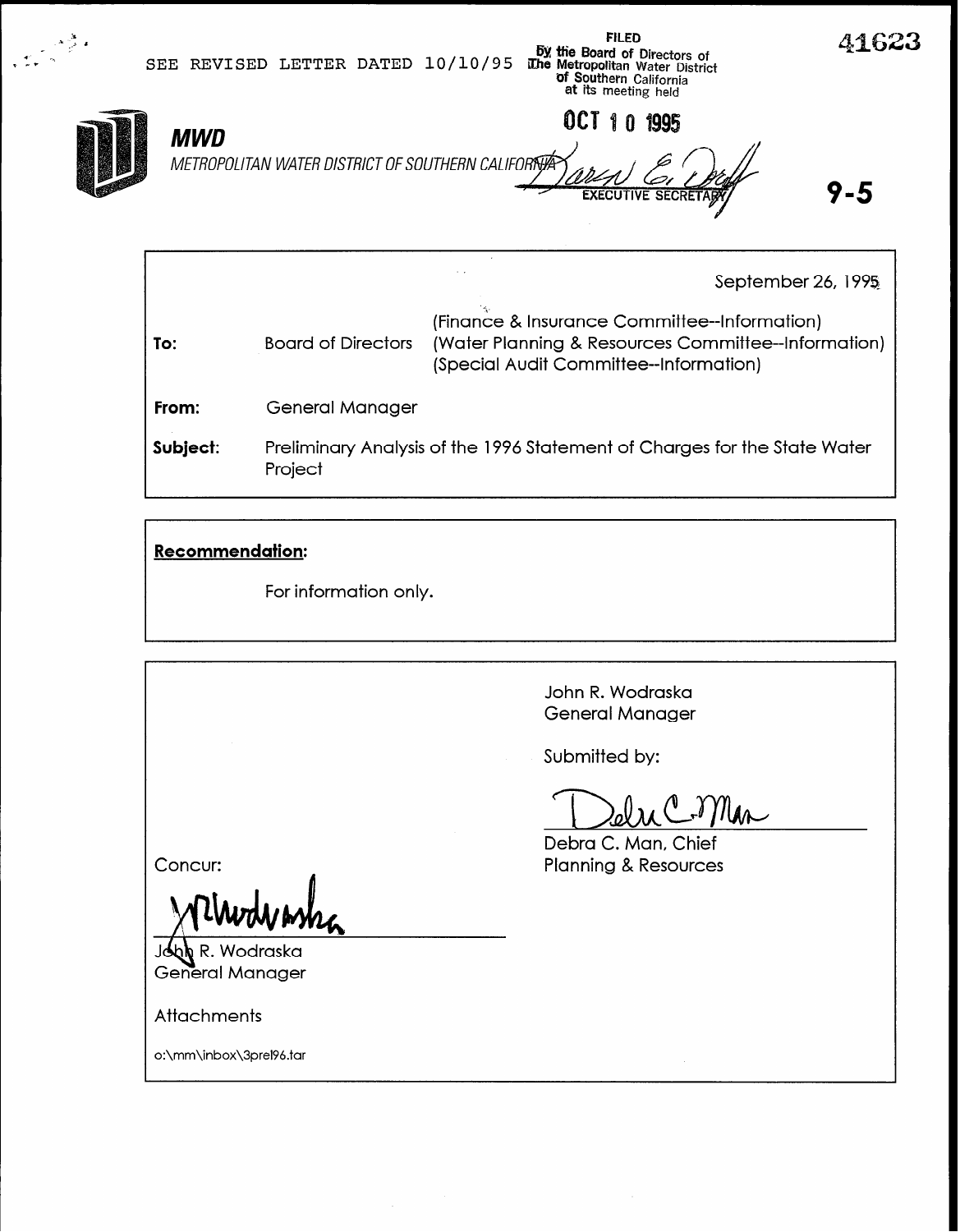### Executive Summarv:

This report presents the 1996 Statement of Charges for Metropolitan's contract for the State Water Project water supplies and presents an initial analysis of these charges as compared to previous years. The 1996 Statement of Charges total \$373,507,189. This is a decrease of \$26.6 million as compared to the 1995 Statement of Charges. This net decrease is due, in large part, to lower energy related charges. Actual 1996 payments are expected to be less than the Statement of Charges as a result of credits and reduced water deliveries. A detailed examination of the charges is currently underway and the results are expected to be presented in December 1995.

## Detailed Report:

The 1996 Statement of Charges (1996 Statement) under Metropolitan's Water Service Contract with the California Department of Water Resources (DWR) was received and a preliminary analysis has been completed. Metropolitan staff and Richardson & Company, our State Water Contract auditors, are currently performing a detailed examination of the 1996 Statement.

The 1996 Statement totals \$373,507,189. The 1996 Statement is made up of a number of components, which for the purpose of this report, have been summarized into two basic categories: fixed charges of \$218.1 million, covering capital, minimum operation, and other charges which are not dependent upon the amount of water stored, transported, or delivered during the year; and delivery charges of \$182.0 million, covering power and other charges which are directly affected by the above factors.

 $T_{\rm eff}$  to the 1995 to the 1995 to the 1996 Statement of Charges amount to the 1996 Statement to Charges amount to the 1996 Statement to the 1996 Statement of Charges amount to the 1996 Statement of Charges amount to the a decrease of  $\frac{26}{2}$  model is a decrease of  $\frac{26}{2}$  and  $\frac{26}{2}$  and  $\frac{26}{2}$  and  $\frac{26}{2}$  and  $\frac{26}{2}$  and  $\frac{26}{2}$  and  $\frac{26}{2}$  and  $\frac{26}{2}$  and  $\frac{26}{2}$  and  $\frac{26}{2}$  and  $\frac{26}{2}$  and  $\frac{26}{2}$ a decrease of \$26.6 million and are summarized on Table 1 and illustrated on Graph 1. Net increases in fixed charges resulted from a combination of: (1) decreases in the Delta Water Charge due to lower projections of estimated capital and operating costs for conservation facilities; (2) increases in Transportation Capital largely due to the bond surcharge from the issuance of Series N Water System Revenue Bonds; (3) increases in Transportation Minimum due to increased O&M cost estimates and past cost adjustments; and (4) increases in East Branch Enlargement due to the issuance of<br>Series N Bonds and the correction of an over-refunding for Series L Bonds.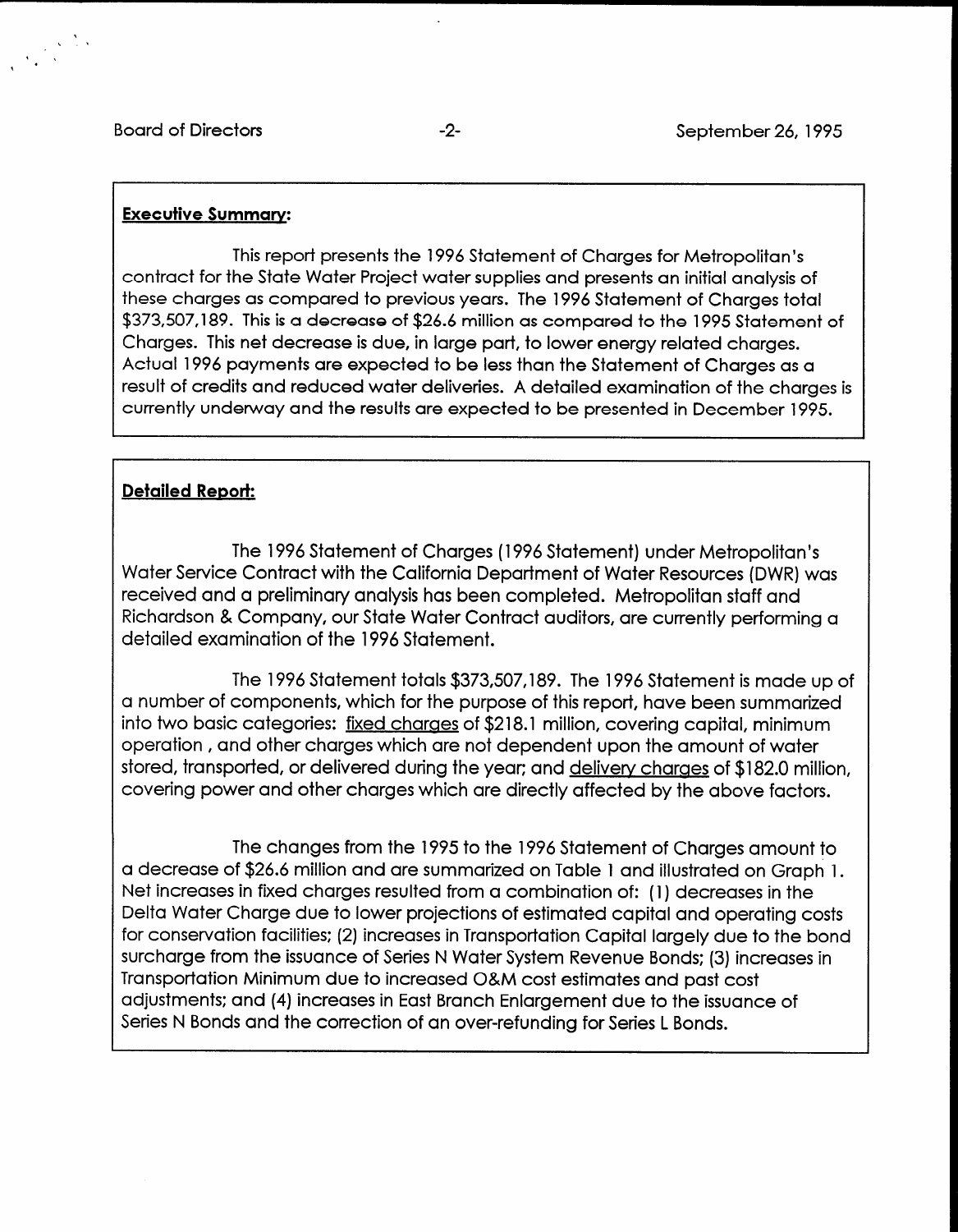Decreases in delivery charges resulted from reductions in both Transportation Variable and Off-Aqueduct charges. DWR's utilization of less conservative procedures to estimate power purchase requirements and expected energy generation reduced the estimated Variable charges. Off-Aqueduct charges also decreased due to the reduction of debt payments from the redemption of Power Facilities Revenue Bonds Series G in December 1994 and the anticipated reduction in 1996 coal purchases at Reid Gardner because a reduced demand for energy in 1995 resulted in the carryover of coal from 1995.

In addition to the comparison of the 1995 and 1996 Statements, a comparison of the 1996 Statement to DWR's previous estimate of our 1996 Statement made in 1994 is shown on Table 2 and illustrated on Graph 2. A net decrease of \$64.1 million exists for many of the reasons discussed in the above analysis.

Metropolitan is contractually obligated to pay all valid charges reflected in the 1996 Statement and can, and does, later seek adjustment for inaccuracies. However, these amounts can vary significantly with the amounts Metropolitan will actually pay after adjustments and credits, particularly with regard to delivery charges. For the years 1995 through 1999, Metropolitan has entered into an agreement with DWR, whereby the variable charges are adjusted in December using less conservative and more probable water delivery assumptions, thus reducing potential overcharges by DWR. This current 1996 Statement does not yet reflect the expected December adjustment.

Metropolitan staff and our State Water Contract auditors, Richardson & Company, expect to present the results of their detailed examination of the 1996 Statement of Charges to your Board at the December 1995 meeting. At that time, we will request Board approval for the payment of the 1996 invoices.